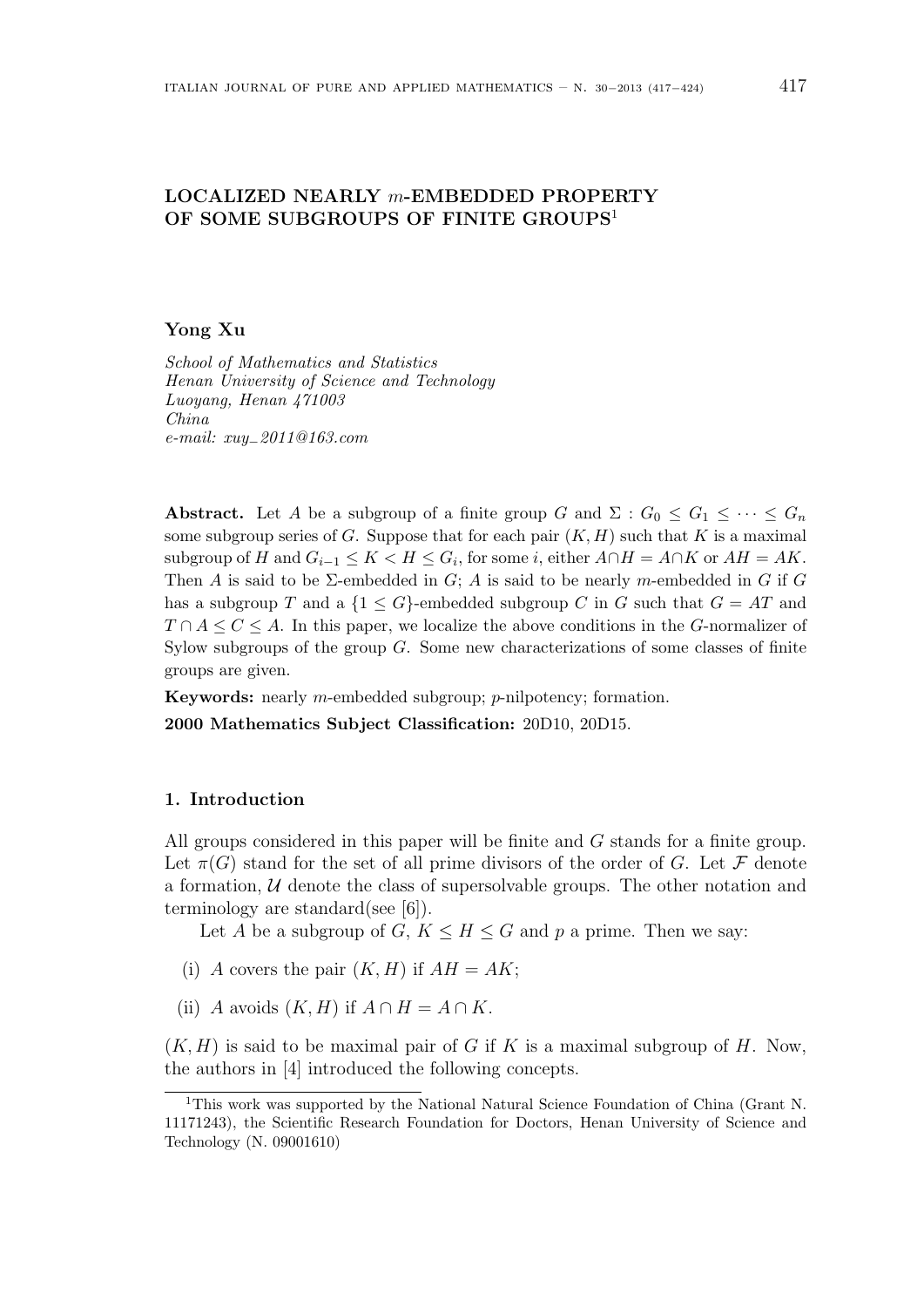**Definition 1.1** Let *A* be a subgroup of *G* and  $\Sigma = \{G_0 \le G_1 \le \cdots \le G_n\}$  some subgroup series of *G*. Then we say that *A* is  $\Sigma$ -embedded in *G* if A either covers or avoids every maximal pair  $(K, H)$  such that  $G_{i-1} \leq K < H \leq G_i$ , for some *i*.

**Definition 1.2** Let *A* be a subgroup of *G*. We say that

- (1) *A* is *m*-embedded in *G* if *G* has a subnormal subgroup *T* and a  $\{1 \le G\}$ embedded subgroup *C* in *G* such that  $G = AT$  and  $T \cap A \leq C \leq A$ .
- (2) *A* is nearly *m*-embedded in *G* if *G* has a subgroup *T* and a  $\{1 \le G\}$ embedded subgroup *C* in *G* such that  $G = AT$  and  $T \cap A \leq C \leq A$ .

In finite groups, the localized subgroups of a group play an important role in the structure of groups. A question of particular interest is the influence of the properties of the normalizers of the Sylow subgroups on the structure of the group. A nice example is Burnside*′* s Theorem.

**Theorem 1.1** (Burnside) Let P be a Sylow p-subgroup of G. If  $N_G(P) = C_G(P)$ , *then G is p-nilpotent.*

The following extension of Burnside*′* s Theorem due to Hall is also interesting.

**Theorem 1.2** ([5]) Let P be a Sylow p-subgroup of G. If  $p'$ -elements of  $N_G(P)$ *commute with the elements of P and the nilpotency class of P is less than p, then G is p-nilpotent.*

Wielandt, Ballester-Bolinches and Esteban-Romero proved the following results respectively.

**Theorem 1.3** ([7]) *A group G is p-nilpotent if it has a regular Sylow p-subgroup whose G-normalizer is p-nilpotent.*

**Theorem 1.4** ([1]) *A group G is p-nilpotent if it has a modular Sylow p-subgroup whose G-normalizer is p-nilpotent.*

The main purpose of the present paper is to investigate the structure of the group *G* that maximal subgroups of Sylow subgroups are nearly *m*-embedded in *G*-normalizer.

## **2. Preliminary results**

**Lemma 2.1** ([4, Lemma 2.3]) Let  $M \leq G$ , N and R be normal subgroups of G. *Then*

- (a) If  $E \leq V$  and M is  $\{E \leq G\}$ -embedded in G, then  $M \cap V$  is  $\{E \leq V\}$ *embedded in V .*
- (b) If  $R \leq N$  and M is  $\{R \leq G\}$ -embedded in G, then NM is  $\{R \leq G\}$ *embedded in G and*  $NM/N$  *is*  $\{1 \le G/N\}$ *-embedded in*  $G/N$ *.*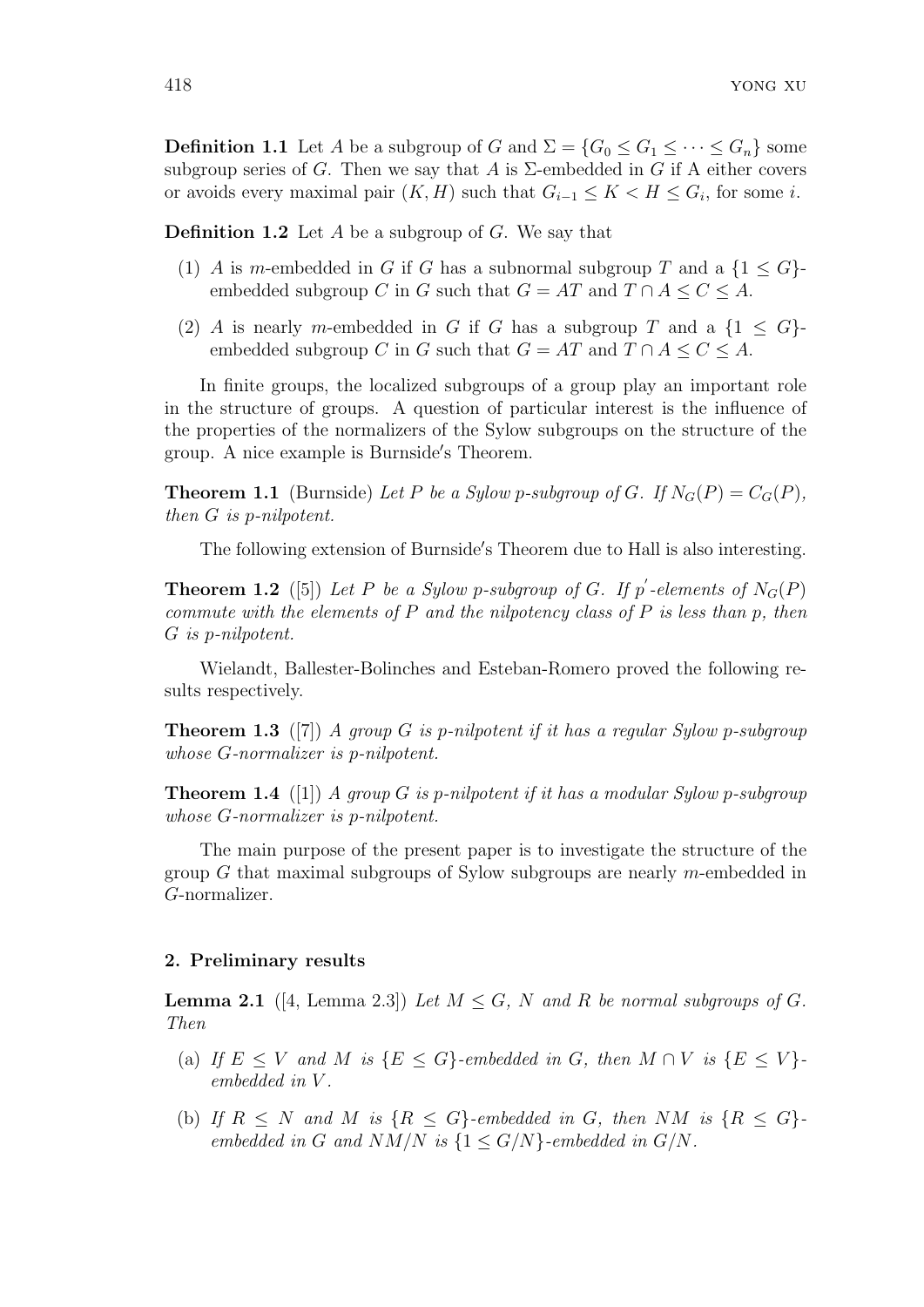**Lemma 2.2** ([4, Lemma 2.13]) *Let U be a nearly m-embedded subgroup of G and N a normal subgroup of G. Then:*

- (1) If  $U \leq H \leq G$ , then *U* is nearly *m*-embedded in *H*.
- (2) If  $N \leq U$ , then  $U/N$  is nearly m-embedded in  $G/N$ .
- (3) Let  $\pi$  be a set of primes, U a  $\pi$ -subgroup and N a  $\pi'$ -subgroup. Then  $UN/N$ *is nearly m-embedded in G/N.*

**Lemma 2.3** ([9, Theorem 3.1]) Let F be a saturated formation containing U, and *G a group* with a normal subgroup *N* such that  $G/N \in \mathcal{F}$ . If all Sylow subgroups *of*  $F^*(N)$  *are cyclic, then*  $G \in \mathcal{F}$ *.* 

**Lemma 2.4** ([4, Theorem 4.2]) *Let*  $G$  *be a group and*  $p$  *a prime dividing of*  $G$ *such that*  $(|G|, p-1) = 1$ *. If every maximal subgroup of a Sylow p-subgroup P of G is nearly m-embedded in G, then G is p-nilpotent.*

**Lemma 2.5** ([4, Lemma 2.14]) *Let P be a normal non-identity p-subgroup of G with*  $|P| = p^n$  and  $P \cap \Phi(G) = 1$ . Suppose that either every maximal subgroup of *P is nearly m-embedded in G or there is an integer k such that* 1 *≤ k < n and the* subgroups of P of order  $p^k$  are m-embedded in G. Then some maximal subgroup *of P is normal in G.*

## **3. Main results**

**Theorem 3.1** *Let G be a group and p a prime dividing the order of G with*  $(|G|, p-1) = 1$ . If there exists a Sylow p-subgroup P of G such that every maximal *subgroup of*  $P$  *is nearly*  $m$ *-embedded in*  $N_G(P)$  *and*  $P'$  *is*  $\{1 \le G\}$ *-embedded in*  $G$ *, then G is p-nilpotent.*

**Proof.** Assume that the result is false and let *G* be a counterexample of minimal order.

(1) Let *L* be a normal subgroup of *G* contained in *P*. Then *G/L* satisfies the hypothesis.

It is clear that  $(|G/L|, p - 1) = 1$ . For any maximal subgroup  $P_1/L$  of  $P/L$ ,  $p = |P/L : P_1/L| = |P : P_1|$ , so  $P_1$  is a maximal subgroup of P. By the hypothesis,  $P_1$  is nearly *m*-embedded in  $N_G(P)$  and  $P'$  is  $\{1 \le G\}$ -embedded in *G*. By Lemma 2.2 (2),  $P_1/L$  is nearly *m*-embedded in  $N_G(P)/L = N_{G/L}(P/L)$ , and  $(P/L)' = P' L/L$  is  $\{1 \le G/L\}$ -embedded in  $G/L$  by Lemma 2.1 (*b*). The choice of *G* implies that (1) is true.

 $(2)$   $1 \neq P' \leq O_p(G)$  and *G* is solvable.

For any  $Q \in Syl_q(N_G(P))$ , where  $q \neq p$ . It is easy to see that every maximal subgroup of *P* is nearly *m*-embedded in  $PQ$  by Lemma 2.2 (1). Thus  $PQ$  satisfies the hypothesis of Lemma 2.4, so PQ is p-nilpotent, hence  $Q \leq C_G(P)$ . Assume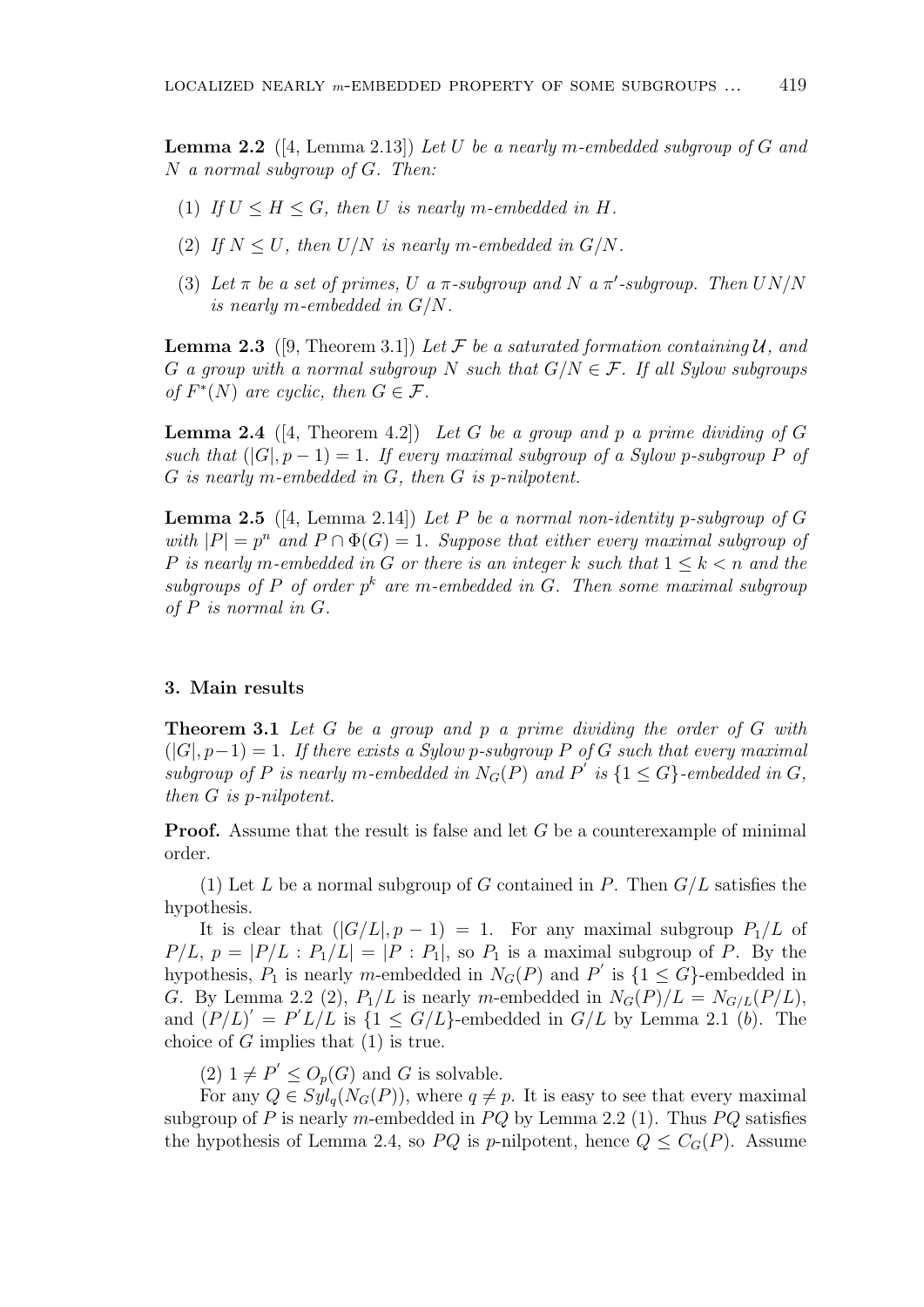that *P* is abelian, then  $N_G(P) = C_G(P)$ , hence *G* is *p*-nilpotent by Burnside's Theorem, a contradiction. So  $P' \neq 1$ . By the hypothesis,  $P'$  is  $\{1 \le G\}$ -embedded in *G*. By [4, Lemma 2.3], *P*<sup> $\prime$ </sup> is subnormal in *G*. Hence  $1 \neq P^{\prime} \leq O_p(G)$ . By (1),  $G/O_p(G)$  is *p*-nilpotent. Since  $(|G|, p-1) = 1$ , we conclude that  $G/O_p(G)$  is solvable, thus *G* is solvable.

(3)  $G = PQ$ , where Q is a Sylow q-subgroup of G with  $q \neq p$ ;  $L = O_p(G)$  is a unique minimal normal subgroup of  $G$ , and  $\Phi(G) = 1$ .

Let  ${G_r \mid r \in \pi(G)}$  be a Sylow system of *G* and  $H = G_p G_r$  for any  $r \in \pi(G)$ with  $r \neq p$ . By Lemma 2.1(*a*) and Lemma 2.2 (1), the hypothesis is still true for *H*. If  $|\pi(G)| > 2$ , then  $G_r \leq H$ , which implies that  $G_p$  normalizes  $G_r$  for any  $r \in \pi(G)$ , hence *G* is *p*-nilpotent, a contradiction. Thus we may assume that  $|G| = p^a q^b$ .

Let *L* be a minimal normal subgroup of *G*. By Lemma 2.1(*b*),  $P' L / L$  is  ${1 \le G/L}$ -embedded in  $G/L$ . If *L* is a *q*-group, then we consider the quotient group *G/L*. Evidently,  $PL/L \in Syl_p(G/L)$ . For any maximal subgroup  $T/L$ of  $PL/L$ , we have  $p = |(PL/L) : (T/L)|$ , and  $T = PL \cap T = (P \cap T)L$ . Let  $P_1 = P \cap T$ . Then  $P_1 \cap L = P \cap T \cap L = P \cap L$ , so

$$
p = |PL : T| = |PL : (P \cap T)L| = |P : P \cap T| = |P : P_1|.
$$

Thus  $P_1$  is a maximal subgroup of  $P$ . By the hypothesis,  $P_1$  is nearly *m*-embedded in  $N_G(P)$ . Then by Lemma 2.2 (3), it is easy to see  $P_1L/L$  is also nearly membedded in  $N_G(P)L/L = N_{G/L}(PL/L)$ . By the minimality of *G*, *G*/*L* is *p*nilpotent and so is *G*, a contradiction. Hence *L* is a *p*-group and  $L \leq P$ . By (1), *G/L* is *p*-nilpotent. Similarly, if *N* is another minimal normal subgroup of *G*, then *N* ≤ *P* and so *G/N* is also *p*-nilpotent. Now it follows that  $G \cong G/N \cap L$  is *p*nilpotent, a contradiction. Thus *L* must be the unique minimal normal subgroup of *G*. Since the class of *p*-nilpotent groups is a saturated formation,  $L \nleq \Phi(G)$ , and  $\Phi(G) = 1$ . By [8, Thorem 5.3], we get  $O_p(G) = F(G) = L$ .

(4) The final contradiction.

By (3),  $\Phi(G) = 1$ . Then *G* has a maximal subgroup *M* such that  $G = ML$ and  $M \cap L = 1$ . So  $M \cong G/L$  is *p*-nilpotent. Let  $M_{p'}$  be a normal *p*-complement of *M*, then  $M_{p'} \lhd M$ . Thus  $M \leq N_G(M_{p'}) \leq G$ . The maximality of *M* implies that either  $M = N_G(M_{p'})$  or  $N_G(M_{p'}) = G$ . If the latter holds, then  $M_{p'} \lhd G$ ,  $M_{p'}$ is actually the normal *p*-complement of *G*, a contradiction. Hence  $M = N_G(M_{p'})$ . Clearly,  $P = L(P \cap M)$ . Since  $P \cap M < P$ , there exists a maximal subgroup  $P_1$ of *P* such that  $P \cap M \leq P_1$ . By the hypothesis, there are a subgroup *T* of *G* and a  $\{1 \le G\}$ -embedded subgroup *C* of *G* such that  $G = P_1T$  and  $P_1 \cap T \le C \le P_1$ . Thus *C* either covers or avoids  $(M, G)$ . But  $CM \leq P_1M \neq G$ , hence  $C \cap M = C$ , that is,  $C \leq M$ . By [4, Lemma 2.3], *C* is subnormal in *G*. Then  $C \leq O_p(G)$  = *L*. Hence,  $C \leq M \cap L = 1$ , and then  $|T|_p = p$ , where  $T_p \in Syl_p(T)$ . Since  $N_T(T_p)/C_T(T_p)$  is isomorphic to a subgroup of  $Aut(T_p)$  and  $|Aut(T_p)| = p - 1$ . By  $(|G|, p - 1) = 1$ , we get  $|N_T(T_p)/C_T(T_p)| = 1$ , that is,  $N_T(T_p) = C_T(T_p)$ . So *T* is *p*-nilpotent by Burnside's Theorem. Let  $T_{p'}$  be a normal *p*-complement of *T*, then  $T_{p'} \lhd T$ . Clearly, both  $T_{p'}$  and  $M_{p'}$  are Hall  $p'$ -subgroup of *G* with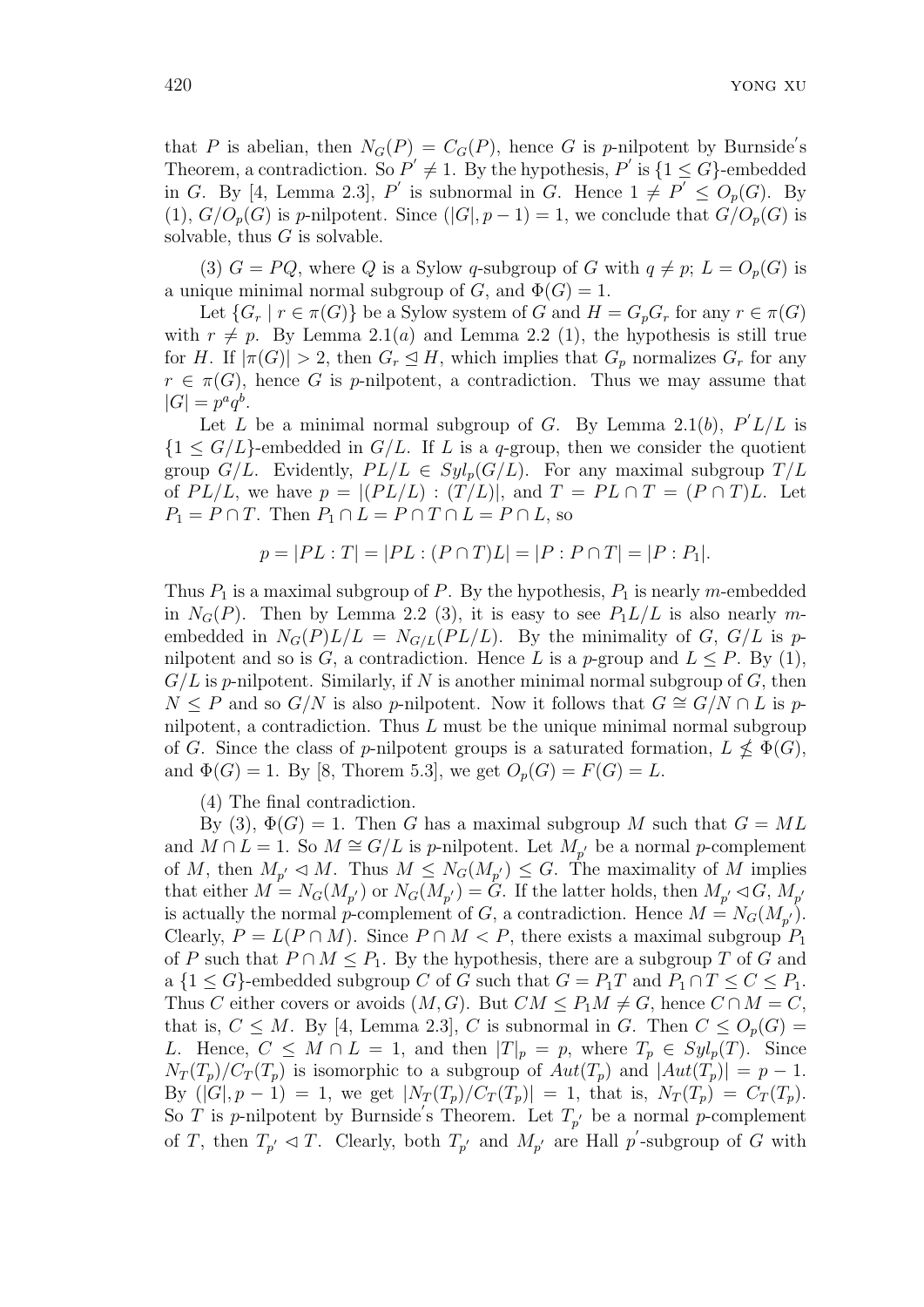odd order. By applying Groos's result in [3, main Theorem], there exists  $g \in G$ such that  $T^g$  $\int_{p'}^{g} = M_{p'}$ , and  $T_{p'}$  is normalized by *T*, then we may assume that  $g \in P_1$ . Thus  $T^g \leq N_G(T^g)$  $P_{p'}^g$   $\leq N_G(M_{p'}) = M$ , hence  $G = P_1T^g = P_1M$  and  $P = P \cap P_1 M = P_1 (P \cap M) = P_1$ , a contradiction. This contradiction completes the proof of this theorem.  $\blacksquare$ 

**Theorem 3.2** *Let G be a group and p a prime dividing the order of G with*  $(|G|, p-1) = 1$ . Suppose that *H* is a normal subgroup of *G* such that  $G/H$  is *p-nilpotent. If there exists a Sylow p-subgroup P of H such that every maximal subgroup of*  $P$  *is nearly*  $m$ *-embedded in*  $N_G(P)$  *and*  $P'$  *is*  $\{1 \le G\}$ *-embedded in*  $G$ *, then G is p-nilpotent.*

**Proof.** Assume that the result is false. Let  $(G, H)$  be a counterexample with  $|G| + |H|$  minimal.

By Lemma 2.1  $(a)$  and Lemma 2.2  $(1)$ , it is easy to see that every maximal subgroup of *P* is nearly *m*-embedded in  $N_H(P)$  and  $P'$  is  $\{1 \leq H\}$ -embedded in *H*, then *H* is *p*-nilpotent by Theorem 3.1. Let *M* be a normal *p*-complement of *H*. Then  $M \triangleleft G$ . Assume that  $M \neq 1$ . We consider the quotient group  $G/M$ . Similar to the proof of (3) in Theorem 3.1, it is easy to see that the hypothesis is still true for  $(G/M, H/M)$ , hence  $G/M$  is *p*-nilpotent and so is *G*, a contradiction. Thus we conclude that  $M = 1$ . Now  $H = P$  is a *p*-subgroup. Let  $T/P$  be a normal *p*-complement of  $G/P$ . It is clear that every maximal subgroup of *P* is nearly *m*-embedded in  $N_T(P)$  and  $P'$  is  $\{1 \leq T\}$ -embedded in  $T$  by Lemma 2.1 (*a*) and Lemma 2.2 (1), then *T* is *p*-nilpotent by Theorem 3.1, so  $T_{p'} \leq T \leq G$ and  $T_{p'}$  is also a Hall  $p'$ -subgroup of *G*, thus  $T_{p'} \trianglelefteq G$ , hence *G* is *p*-nilpotent, a contradiction.

This completes the proof.

 $\blacksquare$ 

In [2], the authors introduced the *c*-supplement subgroup. A subgroup *A* of *G* is said to be *c*-supplement in *G* if *G* has a subgroup *T* such that  $TA = G$  and  $T \cap A \leq A_G$ . Since a normal subgroup is always  $\{1 \leq G\}$ -embedded in *G*, every *c*-supplement subgroup is nearly *m*-embedded. Then the following corollary is clear by Theorem 3.2.

**Corollary 3.1** *Let G be a group and p a prime dividing the order of G with*  $(|G|, p-1) = 1$ . Suppose that *H* is a normal subgroup of *G* such that  $G/H$  is *p-nilpotent. If there exists a Sylow p-subgroup P of H such that every maximal subgroup of*  $P$  *is a c-supplemented subgroup of*  $N_G(P)$  *and*  $P'$  *is*  $\{1 \le G\}$ -embedded *in G, then G is p-nilpotent.*

**Theorem 3.3** *Let G be a group. For any prime factor p of |G|, there exists a Sylow p*-subgroup *P* of *G* such that every maximal subgroup of *P* is nearly *membedded in*  $N_G(P)$  *and*  $P'$  *is*  $\{1 \le G\}$ -embedded *in*  $G$ *, then*  $G$  *is supersolvable.* 

**Proof.** Assume that the result is false and let *G* be a counterexample of minimal order.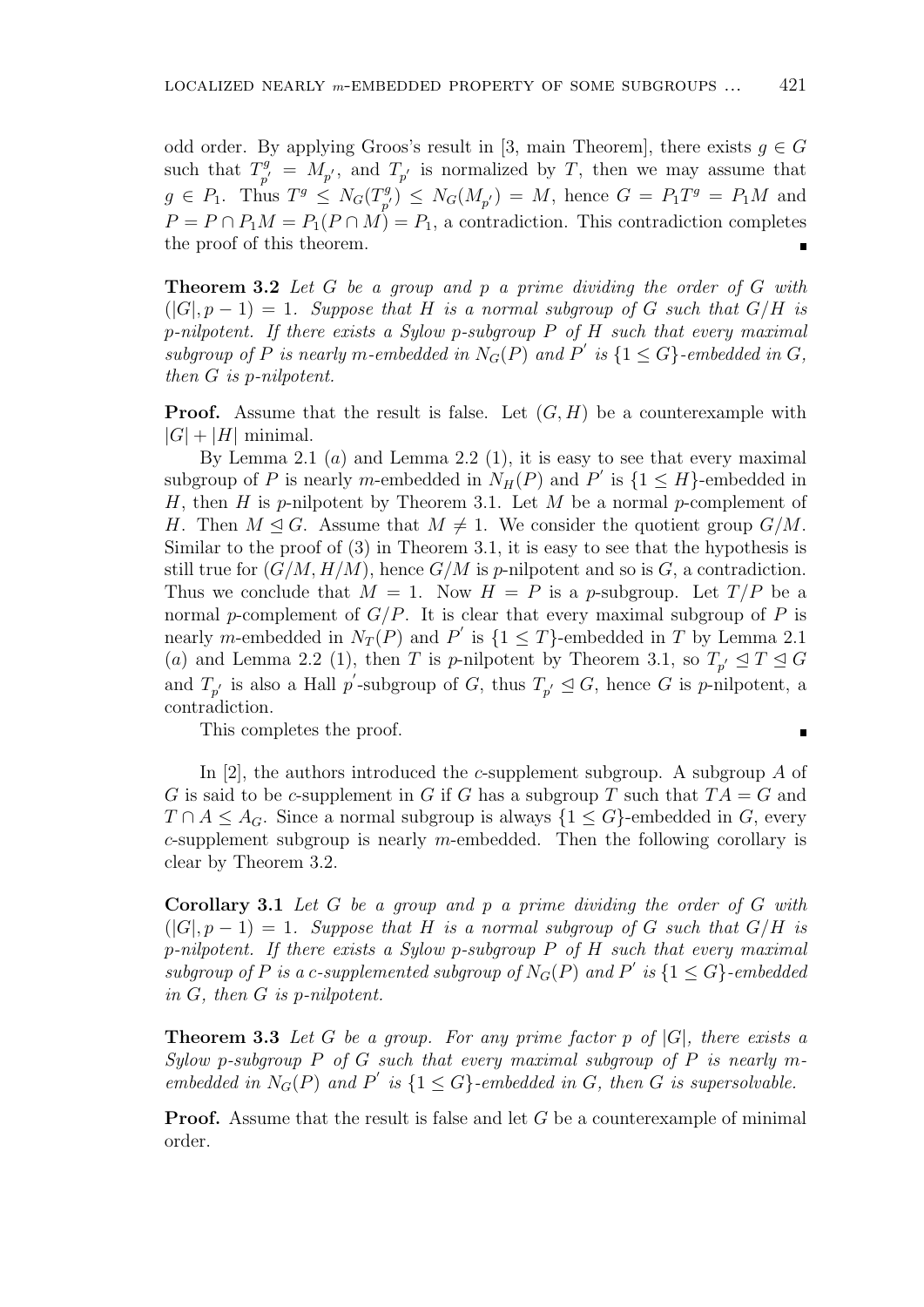By Theorem 3.1, *G* is a Sylow tower group of supersolvable type, so *G* is solvable. Let *L* be a minimal normal subgroup of *G*. Then *L* is an elementary *r*-subgroup, where  $r \in \pi(G)$ . By Lemma 2.1 and Lemma 2.2,  $G/L$  satisfies the hypothesis, thus  $G/L$  is supersolvable by the minimal choice of  $G$ . Since the class of supersolvable subgroups is a saturated formation, we may assume that *L* is a unique minimal normal subgroup of *G* and  $L \nleq \Phi(G)$ . Hence there exists a maximal subgroup *M* of *G* such that  $G = LM$  and  $L \cap M = 1$ . Let  $q = max\pi(G)$ and  $Q \in Syl_q(G)$ . Then  $Q \trianglelefteq G$ , thus  $L \leq Q$  by the unique minimal normality of *L*. Since  $Q = O_q(G) \leq F(G) \leq C_G(L)$ , *L* and *M* normalize  $Q \cap M$ , thus  $Q \cap M \triangleleft G$ . So  $Q \cap M = 1$  or  $L \leq Q \cap M$ . If the later happens, then  $L \leq M$ , that is,  $G = LM = M$ , a contradiction. So  $Q \cap M = 1$ . This implies that  $|Q| = |G : M| = |L|$ , hence  $L = Q$ . By the hypothesis, every maximal subgroup of *Q* is nearly *m*-embedded in  $N_G(Q) = G$ . Then by Lemma 2.5, there is a maximal subgroup of *Q* is normal in *G*. The minimal normality of *Q* in *G* implies that  $|Q| = |L| = q$ . By Lemma 2.3, G is supersolvable, a contradiction. This final contradiction completes our proof.

**Theorem 3.4** *Let F be a saturated formation containing U and G a group with a normal subgroup H such that*  $G/H \in \mathcal{F}$ *. For any prime factor p of*  $|H|$ *, there exists a Sylow p-subgroup P of H such that every maximal subgroup of P is nearly m*-embedded in  $N_G(P)$  and  $P'$  is  $\{1 \le G\}$ -embedded in  $G$ , then  $G \in \mathcal{F}$ .

**Proof.** Assume that the result is false. Let  $(G, H)$  be a counterexample with  $|G| + |H|$  minimal.

By Lemma 2.1 (*a*) and Lemma 2.2 (1), *H* satisfies the hypothesis of Theorem 3.3, hence *H* is supersolvable. Let  $p = max\pi(H)$  and  $P \in Syl_p(H)$ . Then  $P \trianglelefteq G$ . We consider the quotient group  $G/P$ , then  $G/H \cong (G/P)/(H/P) \in \mathcal{F}$ . By Lemma 2.1 and Lemma 2.2,  $(G/P, H/P)$  satisfies the hypothesis, thus  $G/P \in \mathcal{F}$ . Hence we may assume that  $H = P$ .

Let *N* be a minimal normal subgroup of *G* contained in *P*. By Lemma 2.1 (b) and Lemma 2.2 (2), the hypothesis is still true for  $(G/N, P/N)$ , then  $G/N \in \mathcal{F}$ . Since  $\mathcal{F}$  is a saturated formation,  $N \nleq \Phi(G)$ . So there exists a maximal subgroup *M* of *G* such that  $G = NM$  and  $N \cap M = 1$ . On the other hand, we can conclude that  $\Phi(P) = 1$ . Otherwise, we have  $G/\Phi(P) \in \mathcal{F}$ , then  $G/\Phi(G) \cong (G/\Phi(P))/(\Phi(G)/\Phi(P)) \in \mathcal{F}$ , so  $G \in \mathcal{F}$ , a contradiction. Hence *P* is an elementary abelian subgroup. By  $N \leq P$ , we get  $G = NM = PM$  and  $P \cap M \triangleleft G$ . If  $P \cap M \neq 1$ , then  $N \leq P \cap M$ ,  $N \leq M$ , so  $G = NM = M$ , a contradiction. Thus  $P \cap M = 1$ , hence  $P = N$  is a minimal normal subgroup of *G*. By the hypothesis, every maximal subgroup of *P* is nearly *m*-embedded in  $N_G(P) = G$ . Then by Lemma 2.5, there is a maximal subgroup of *P* is normal in *G*. The minimal normality of *P* in *G* implies that  $|P| = p$ . By Lemma 2.3,  $G \in \mathcal{F}$ , a contradiction. This final contradiction completes our proof.  $\blacksquare$ 

Recall that a group *G* was called an *A*-group if all of its Sylow subgroups are abelian. Let *G* be an *A*-group. Then for any  $P \in Syl_p(G)$ , we have  $P' = 1$ , of course, it is  ${1 \le G}$ -embedded in *G*, so we have the following corollary.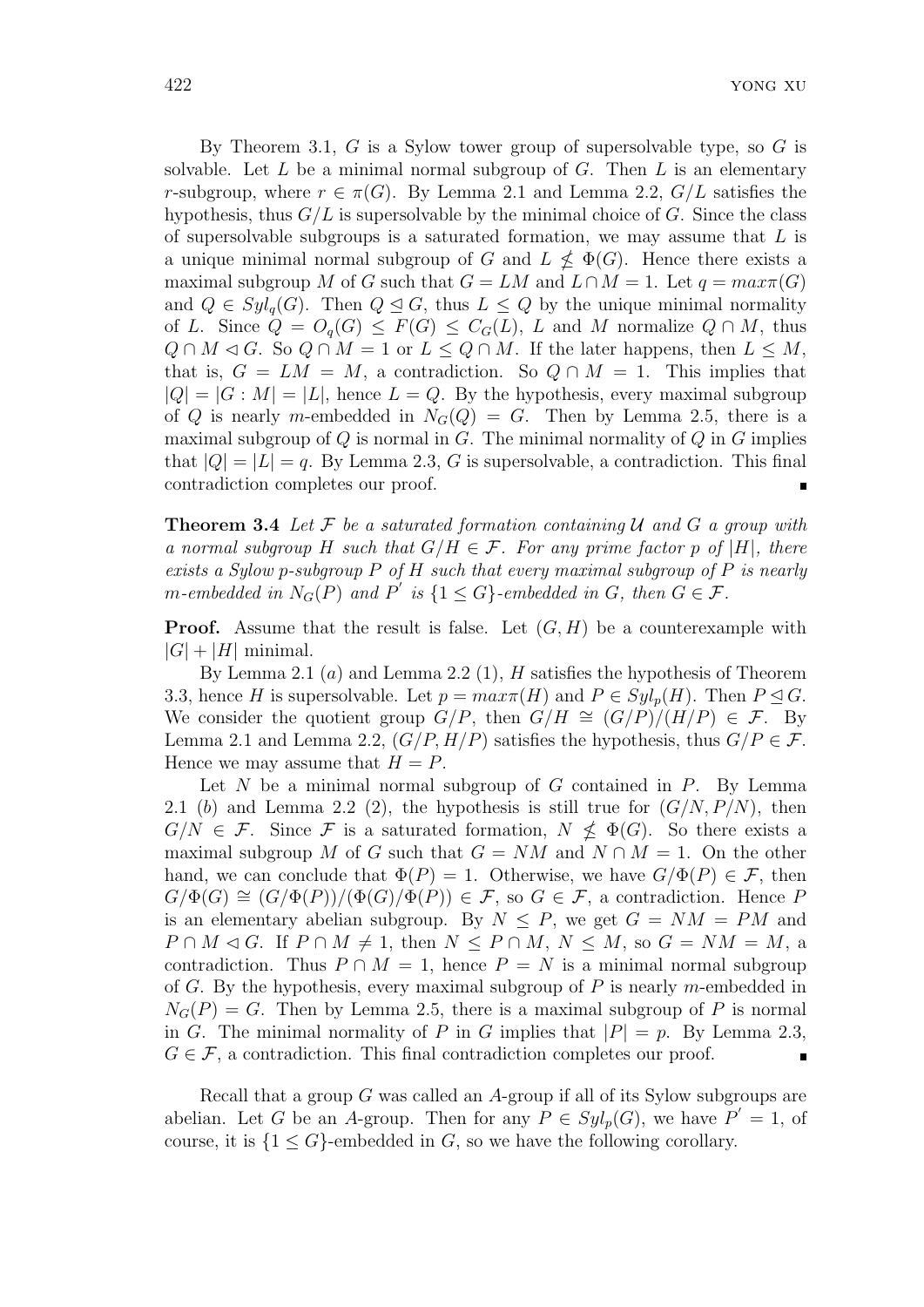**Corollary 3.2** *Let F be a saturated formation containing U and G a group with a normal A-subgroup H such that G/H ∈ F. If every maximal subgroup of each Sylow subgroup P* of *H is a c-supplemented subgroup* of  $N_G(P)$ *, then*  $G \in \mathcal{F}$ *.* 

# **4. Remarks**

**Remark 4.1** The following example illustrates that the hypothesis in Theorem 3.1 that " $P'$  is  $\{1 \le G\}$ -embedded in  $G$ " can not be removed.

**Example.** Let  $G = PSL_2(q)$ , where  $q \equiv \pm 1 \pmod{8}$ . Let *P* be a Sylow 2-subgroup of *G*. By [6, II, Theorem 8.27], we have the Sylow 2-subgroup of  $PSL_2(q)$  is selfnormalizing in  $PSL_2(q)$ . Evidently, every maximal subgroup of *P* is normal in  $N_G(P) = P$ , so every maximal subgroup of P is nearly m-embedded in  $N_G(P)$ . However, *G* is not 2-nilpotent.

**Remark 4.2** Even if *G* is a solvable group and *p* is an odd prime, the hypothesis in Theorem 3.1 that " $P'$  is  $\{1 \le G\}$ -embedded in  $G$ " could not be omitted, either.

**Example.** Let  $H = Z_3 \times Z_3 \times Z_3$  be an elementary abelian 3-group. It is clear that  $Aut(H)$  has a subgroup  $Z_{13} \rtimes Z_3$ . Now suppose that

$$
G = (Z_3 \times Z_3 \times Z_3) \rtimes (Z_{13} \rtimes Z_3)
$$

Let  $P_3$  be a Sylow 3-subgroup of *G*. It is clear that  $N_G(P_3) = P_3$ , so every maximal subgroup of  $P_3$  is nearly *m*-embedded in  $N_G(P_3) = P_3$ . However, *G* is not 3-nilpotent.

#### **References**

- [1] Ballester-Bolinches, A. and Esteban-Romero, R., *Sylow permutable subnormal subgroups of finite groups*, J. Algebra, 251 (2002), 727-738.
- [2] Ballester-Bolinches, A., Wang, Y.M. and Guo, X.Y., *c-supplemented subgroups of finite groups*, Glasg. Math. J., 42 (2000), 383-389.
- [3] Gross, F., *Conjugacy of odd order Hall subgroups*, The Bulletin of the London Mathematical Society, 19 (1987), 311-319.
- [4] Guo, W.B., Skiba, A.N., *Finite groups with systems of* Σ*-embedded subgroups*, Sci. China Math., 54 (9) (2011), 1909-1926.
- [5] Hall, P., *On a theorem of Frobenius*, Proc. London Math. Soc., 40 (1936), 468-501.
- [6] Huppert, B., *Endliche Gruppen*. I, Springer-Verlag, Berlin-New York, 1967.